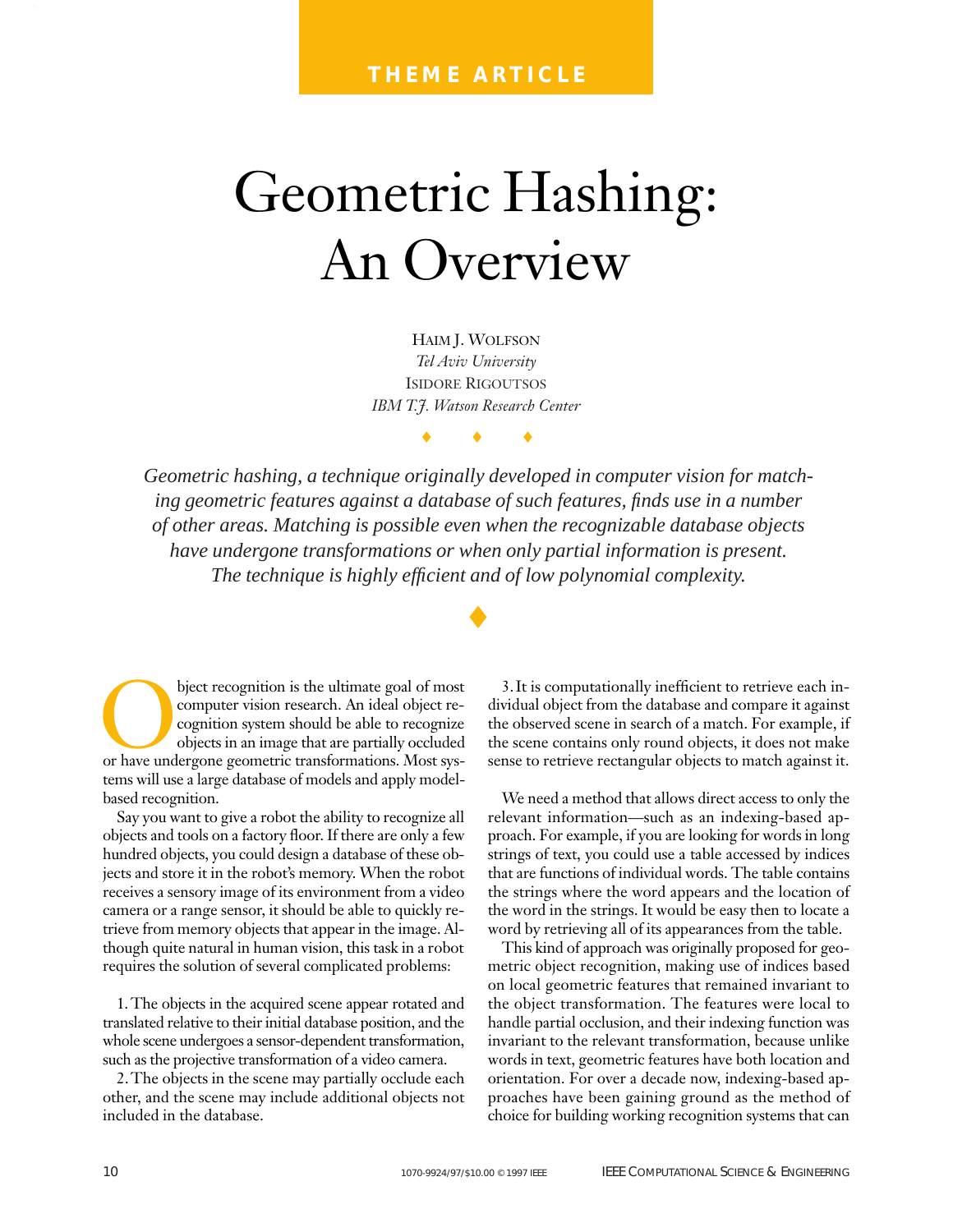operate with large model databases.

In its modern incarnation, geometric hashing, a method based on the indexing approach, originated in the work of Schwartz and Sharir.<sup>1,2</sup> These first efforts concentrated on the recognition of rotated, translated, and partially occluded two-dimensional objects from their silhouettes using boundary-curve matching techniques. As opposed to the simplified text analogy, the technique in reality is more complicated, requiring shape information rather than just the location of local features. Two shapes may have the same local features yet be entirely different in appearance. If the shape's rigidity is conserved, then not only the local features but also their relative spatial configuration are important.

In order to exploit geometric consistency and to tackle model-based object recognition in twodimensional and three-dimensional settings, Schwartz, Wolfson, and Lamdan developed a new geometric hashing technique applicable to arbitrary point sets, or constellations, under various geometric transformations.<sup>3-5</sup> They developed efficient algorithms for recognizing flat rigid objects represented either by point sets or by curves under the affine approximation of the perspective transformation, and they extended the technique to recognize point sets under arbitrary transformations and to distinguish rigid 3D objects from single 2D images.6

Since this early work, many research groups have built and used geometric hashing systems. Most implementations have worked as well as classical model-based vision systems, on the whole delivering on the promise of greater efficiency. One of the advantages is that geometric hashing is inherently parallel. In fact, with minimal communication and maintenance costs, the underlying data structure can be easily decomposed and shared among a number of cooperating processors, and the technique has been implemented on the Connection Machine.<sup>7-8</sup>

Researchers also soon discovered that the distribution of indices over the space of invariants is nonuniform. $9-13$  (This nonuniformity, however, is not specific to geometric hashing, but appears to be endemic to all indexing schemes. $14-15$ ) From a practical angle, nonuniform distribution results in different lengths for the hash entry lists. Since the length of the longest list dominates the time needed to carry out the histogram phase of the algorithm, a nonuniform distribution will adversely affect the method's performance. A uniform distribution, however, not only reduces execution time but can also result

in much more efficient storage of the hash table data structure. Additionally, in parallel implementation, a more or less constant co-occupancy of all the hash bins results in an improved load

balancing among the processors.<sup>8</sup> Knowledge of the expressions for the index distributions over the space of invariants greatly facilitates the equalization of the hash bin occupancy.

In addition, for the case where models undergo similarity or affine transformations, you can incorporate a noise model into the geometric hashing framework and analytically determine its effect on invariants. This analysis provides a detailed description of the method's behavior in the presence of noise.



◆

With this augmented framework, you can develop a Bayesian approach to object recognition with geometric hashing.<sup>16</sup> Augmentation of the traditional geometric hashing algorithm with an error model layer and a Bayesian layer allows the creation of working systems that can operate with real-world photographs and large model databases.<sup>17</sup>

#### **Underlying ideas**

In recognizing objects, geometric hashing and indexing methods are efficient and can easily be made parallel. These methods are especially attractive in model-based schemes, but they also hold significant advantages in pairwise objectscene comparisons because of their ability to also handle partially occluded objects. However, this is difficult because it is not known which database objects will appear and what their pose will be. The model information is encoded in a preprocessing step and stored in a large memory, in this case a hash table. The contents of the hash table are independent of the scene and can thus be computed offline, not affecting the recognition time. Access to the memory is based on geometric information that is invariant of the object's pose and computed directly from the scene.

During the recognition phase, and when presented with a scene, the method accesses the previously constructed hash table, indexing geometric properties of features extracted from the scene for matching with candidate models. A search of all scene features is still required, but geometric hashing obviates a search of all models and their features.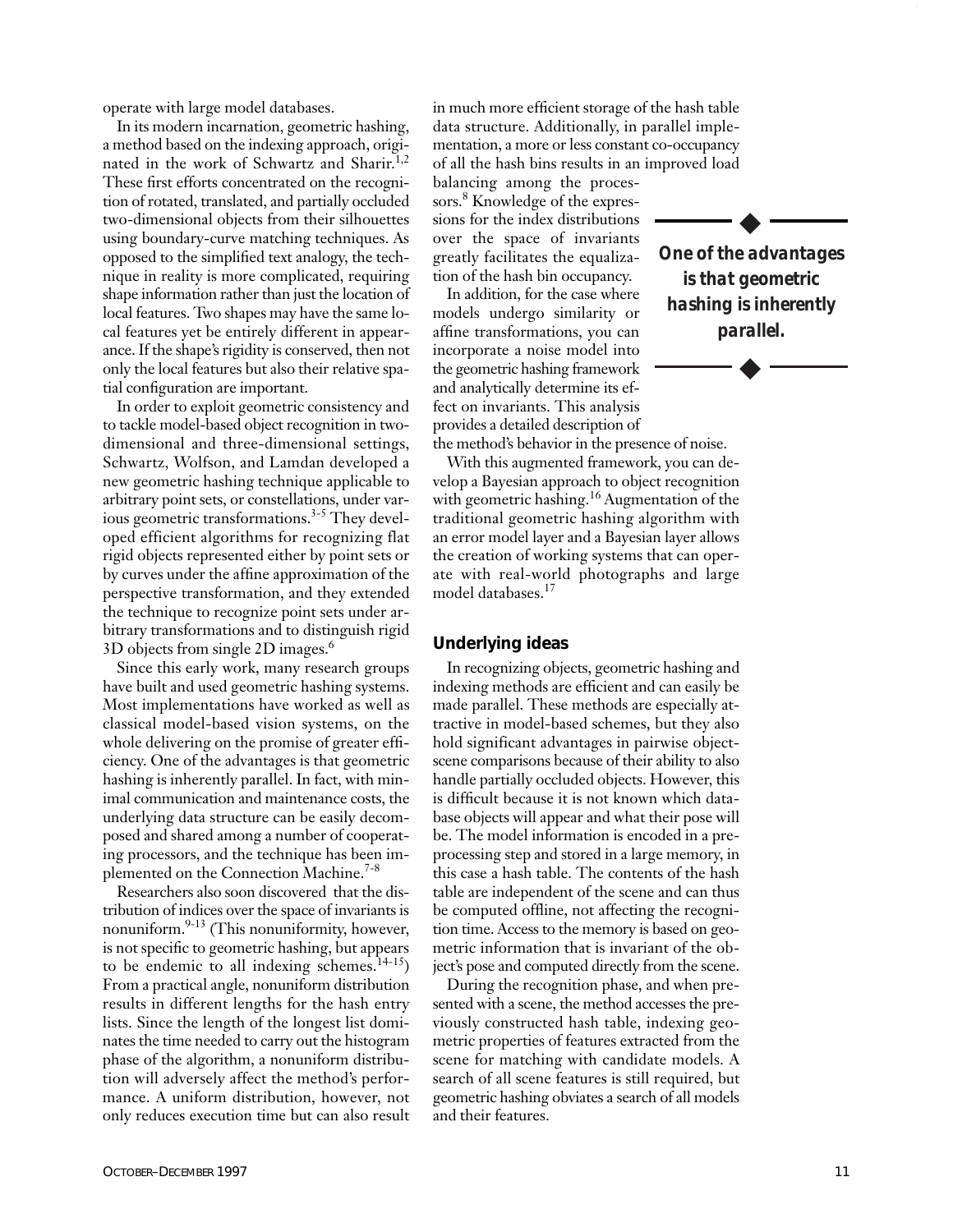

**Figure 1. Determining the hash table entries when points 4 and 1 are used to define a basis. The models are allowed to undergo rotation, translation, and scaling. On the left of the figure, model** *M***<sup>1</sup> comprises five points.** 

|  |                |    |                |          |                |                                     | $\Lambda$ y $\stackrel{}{\circ}$ |          |   |                    |         |         |              |   |
|--|----------------|----|----------------|----------|----------------|-------------------------------------|----------------------------------|----------|---|--------------------|---------|---------|--------------|---|
|  |                | o; |                |          |                |                                     |                                  |          |   |                    |         |         |              |   |
|  |                |    |                |          |                |                                     |                                  |          |   |                    |         |         |              |   |
|  | Ò              |    |                |          |                | ۲l<br>o                             | -0                               |          |   |                    | $\circ$ | $\circ$ |              |   |
|  |                |    |                |          |                | ò.<br>$b_0$ $\circ b_0$ $\circ b_0$ |                                  |          |   |                    |         |         |              |   |
|  |                |    | o<br>o         |          | $\circ$        |                                     |                                  | $\Omega$ | ¢ | $\dot{\mathbf{a}}$ |         |         |              |   |
|  |                |    |                |          |                | $\frac{0}{0}$                       | $\mathfrak{D}$                   |          |   |                    |         |         |              |   |
|  |                | b  |                |          |                |                                     | $\circ$                          |          |   |                    |         |         | $\mathsf{o}$ |   |
|  |                |    |                |          |                | .ജി                                 | $\frac{1}{2}$                    |          |   |                    |         |         |              | X |
|  |                |    | $\overline{0}$ |          | $\overline{a}$ |                                     |                                  | Θ        |   |                    |         |         |              |   |
|  |                |    |                | $\sigma$ |                | $\circ_{\rm o}^{\rm o}$             | $\int_{0}^{0}$ o <sub>.</sub> o  |          |   | $\frac{0}{0}$      |         |         |              |   |
|  |                | Ō  |                |          |                | $\mathbf{o}$                        | -ტ-                              | .<br>о:  |   |                    |         |         |              |   |
|  | $\ddot{\circ}$ |    |                |          |                | $\overline{0}$                      | $\mathsf{o}$                     |          |   |                    |         |         | o:           |   |
|  |                |    |                |          |                |                                     |                                  |          |   |                    |         |         |              |   |
|  |                |    |                |          |                |                                     |                                  |          |   |                    | ö       |         |              |   |
|  |                |    |                |          |                |                                     |                                  |          |   |                    |         |         |              |   |

**Figure 2. The locations of the hash table entries for model** *M***1. Each entry is labeled with the information "model** *M***1" and the basis pair (***i***,** *j***) used to generate the entry. The models are allowed to undergo rotation, translation, and scaling.**

Scene features—including such things as points, linear and curvilinear segments, and corners—are accumulated during the feature extraction stage. The collection of features is represented by a set of dots, each dot representing a feature's location. Associated with each dot is a list of one or more attributes, depending on the feature's type.

Suppose we wish to perform recognition of

patterns of point features in the presence of similarity transformations—that is, the point features may be translated, rotated, or scaled. (Geometric hashing can tackle other transformations, such as rigid and affine transformations, but similarity transformations are of moderate difficulty and effectively showcase the methodology.) The left side of Figure 1 shows model *M*1, which consists of five dots with position vectors **p**1, **p**2, **p**3, **p**4, and **p**5. We want to encode this dot information appropriately and store it into a table. This way, if the system detects this collection of dots in a scene, it could conclude that they belong to the model  $M_1$ .

If we assume for the moment that each dot has a unique, distinctive color, a potential albeit simplistic indexing scheme would use the color as the dot's index: an entry in the hash bin would include the identity of the model to which the dot belongs. In the recognition stage, the system would simply scan the dots, access the hash table using each dot's color, and increase the count of the models appearing in the accessed table bins. Models accumulating high counts have high probability to be present in the scene. The computational complexity of such a scheme would be linear in the number of the scene dots.

However, what happens in the least informative case, where dots belonging to a model have no attributes except for their geometric configuration? Is there a distinctive geometric "color"? Yes, the natural geometric "color" of a dot is the set of its coordinates, but coordinates depend on a reference frame. The question then becomes one of whether there is a natural reference frame for a model that will remain present under partial occlusion. One straightforward such choice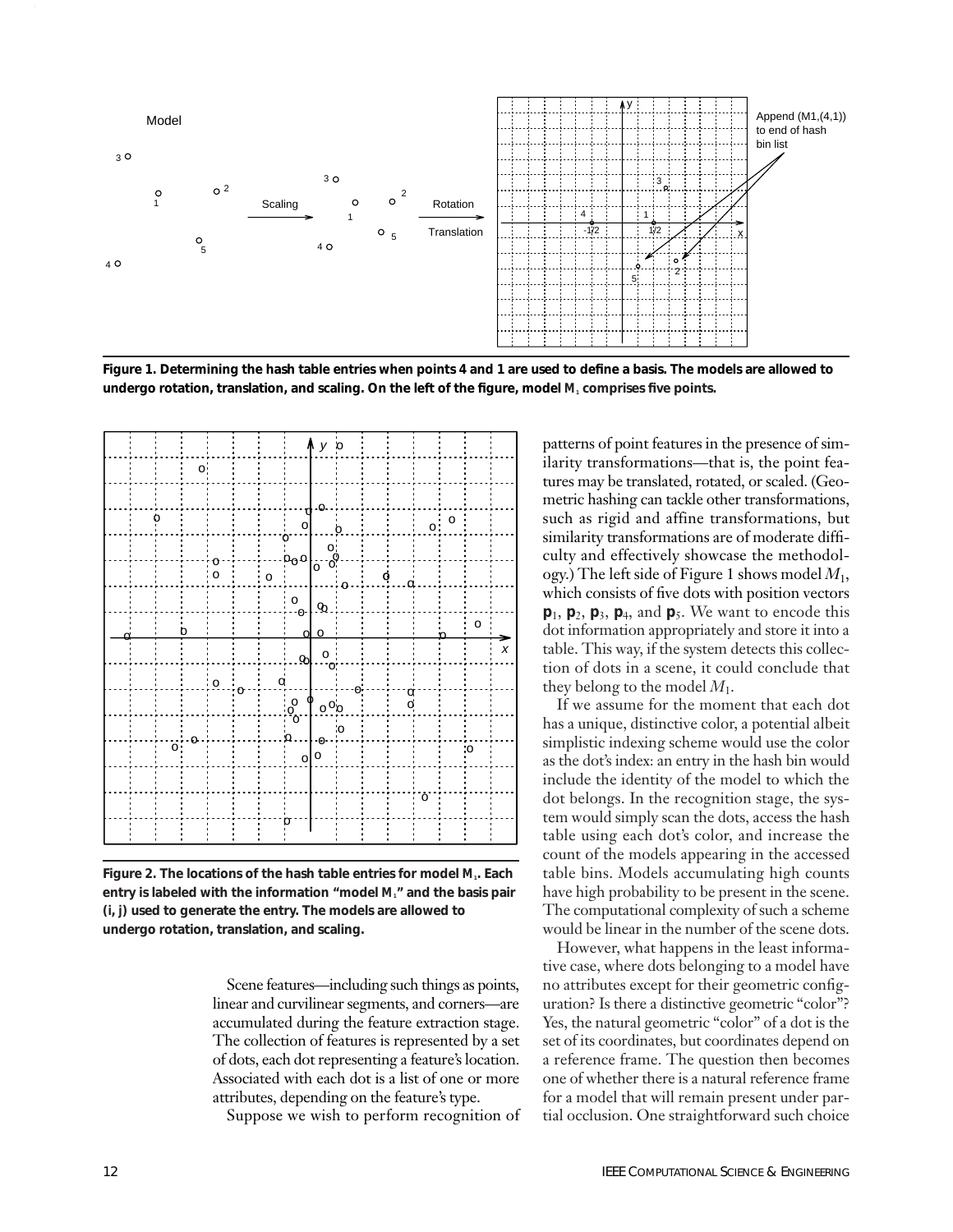

**Figure 3. Determining the hash table bins that are to be notified when two arbitrary image points are selected as a basis. Similarity transformation is allowed.**

is a pair of dots belonging to the model and defining an unambiguous reference frame that remains unchanged if the model undergoes rotation, translation, and/or scaling.

Let's take the pair of dots  $\mathbf{p}_4$ ,  $\mathbf{p}_1$  as an ordered basis to such a reference frame. As shown in Figure 1, we scale the model  $M_1$  so that the magnitude of  $\overrightarrow{p_4p_1}$  in the *Oxy* system equals 1. Suppose now that we place the midpoint between dots 4 and 1 at the origin of a coordinate system Oxy in such a way that the vector  $\overrightarrow{p_4p_1}$  has the direction of the positive *x* axis. The remaining three points of  $M_1$  will land in three locations. Let's record in a *quantized* hash table—in each of the three bins where the remaining points land—the fact that model  $M_1$  with basis "(4, 1)" yields an entry in this bin.

Since our goal is to perform recognition under partial occlusion, we are not guaranteed that both basis points  $\mathbf{p}_1$  and  $\mathbf{p}_4$  will appear in each scene where model  $M_1$  will be present. Consequently, we encode the model dot's information in all possible ordered basis pairs. Namely, the hash table contains three entries of the form (*M*1, (4, 2)), three entries of the form (*M*1, (4, 3)), and so on. Each triplet of entries is generated by first scaling the model  $M_1$  so that the corresponding basis has unit length in the *Oxy* coordinate system, and then by placing the midpoint of the basis at the origin of the hash table in such a way that the basis vector has the direction of the positive *x* axis. The same process is repeated for each model in the database. Of course, some hash table bins may receive more than one entry. As a result, the final hash table data structure will contain a list of entries of the form (*model*, *basis*) in each hash table bin. Figure 2 shows the loca-

tions of all the hash table entries for model *M*1.

In essence what we have done is define in turn orthonormal bases for the coordinate system *Oxy* using a pair of vectors  $\mathbf{p}_x^s \triangleq (\mathbf{p}_{\mu_2} - \mathbf{p}_{\mu_1})$ and  $\mathbf{p}'_y \triangleq \text{Rot}_{90}(\mathbf{p}'_y)$ ;  $\mu_1$  and  $\mu_2$  denote distinct points taken from the model *M*1. For each choice of a basis, the remaining points **p** of *M*<sup>1</sup> are represented in this basis using the equation

$$
\mathbf{p} - \mathbf{p}_0^s = u \mathbf{p}_x^s + v \mathbf{p}_y^s \tag{1}
$$

where  $\mathbf{p}_0^s = (\mathbf{p}_{\mu_1} + \mathbf{p}_{\mu_2})/2$  is the midpoint between  $\mathbf{p}_{\mu_1}$  and  $\mathbf{p}_{\mu_2}$ . The scalar quantities *u* and *v* remain invariant under similarity transformation of  $M_1$ , and their quantization allows us to determine an index  $(u_q, v_q)$  that will take us into a location of a 2D hash table data structure. In the hash bin that is accessed via  $(u_q, v_q)$  we enter the information  $(m, (\mathbf{p}_{\mu_1}, \mathbf{p}_{\mu_2}))$ .

In the recognition phase, a pair of points ( $\mathbf{p}_{\mu_1}$ ,  $\mathbf{p}_{\mu_2}$ ) from the image is chosen as a candidate basis. As before, this ordered basis defines a coordinate system *Oxy* whose center coincides with the midpoint of the pair; the direction of the basis vector  $\mathbf{p}_{\mu_2} - \mathbf{p}_{\mu_1}$  coincides with that of the positive *x* axis. The magnitude of the basis vector defines the "unit" length for *Oxy*. The coordinates of all other points are then calculated in the coordinate system defined by the chosen basis. Each of the remaining image points is mapped to the hash table, and all entries in the corresponding hash table bin receive a vote. In essence, for the selected basis and for each remaining point in the scene, Equation 1 is used to determine the index  $(u_q, v_q)$  of a hash bin to access. As shown in Figure 3, each pair of *(model,*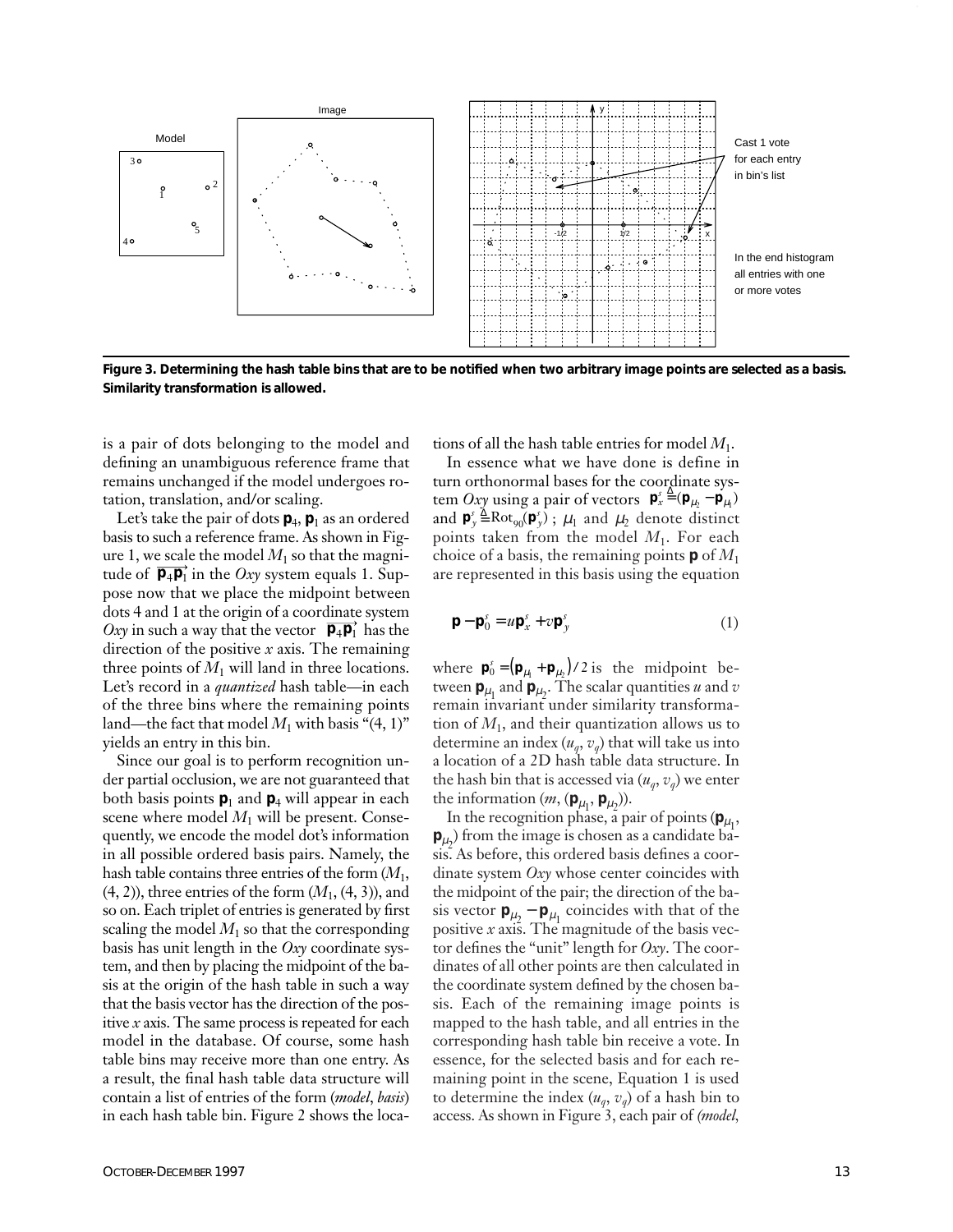#### **Preprocessing phase**

For each model  $m$  do the following:

- 1. Extract the model's point features. Assume that  $n$  such features are found.
- 2. For each ordered pair, or basis, of point features do the following:
- (a) Compute the coordinates  $(u, v)$  of the remaining features in the coordinate frame defined by the basis.
- (b) After proper quantization, use the tuple  $(u_q, v_q)$  as an index into a 2D hash table data structure and insert in the corresponding hash table bin the information (m, (basis)), namely the model number and the basis tuple used to determine  $(u_q, v_q)$ .

#### **Recognition phase**

When presented with an input image, do the following:

- 1. Extract the various points of interest. Assume that S is the set of the interest points found; let S be the cardinality of S.
- 2. Choose an arbitrary ordered pair, or basis, of interest points in the image.
- 3. Compute the coordinates of the remaining interest points in the coordinnate system Oxy that the selected basis defines.
- 4. Appropriately quantize each such coordinate and access the appropriate hash table bin; for every entry found there, cast a vote for the model and the basis.
- 5. Histogram all hash table entries that received one or more votes during step 4. Proceed to determine those entries that received more than a certain number, or threshold, of votes: Each such entry corresponds to a potential match.
- 6 . For each potential match discovered in step 5, recover the transformation T that results in the best least-squares match between all corresponding feature pairs.
- 7. Transform the features of the model according to the recovered transformation T and verify them against the input image features. If the verification fails, go back to step 2 and repeat the procedure using a different image basis pair.



*basis)* found in the accessed bin gets a vote.

If we select a pair of scene points that corresponds to a basis on one of the models, we expect it to accumulate as its score the votes from all other unoccluded points belonging to this model. If there are sufficient votes for one or more (model, basis) combinations, then a subsequent stage attempts to verify the presence of a model with the designated basis matching the chosen basis points. In the case where model points are missing from the image because they are obscured, recognition is still possible as long as a sufficient number of points hash to the correct bins. The list of entries in each bin may be large, but because there are many possible models and basis sets, the likelihood that a single model and single basis set will receive multiple votes is quite small, unless a configuration of transformed points coincides with a model or part of it.

In general, we do not expect the voting scheme to give only one candidate solution. The goal of the voting scheme is to act as a sieve and reduce significantly the number of candidate hypotheses for the verification step. *For the algorithm to be successful it is sufficient to select as a basis tuple any set of image points belonging to some model*. It is not

necessary to hypothesize a correspondence between specific model points and specific scene points, since all models and basis pairs are stored redundantly within the hash table. Classification or perceptual grouping of features can be used to make the search over scene features more efficient—for example, by making use of only special basis tuples.

The two stages making up the core of the geometric hashing system are outlined in Figure 4.

We have seen that two points suffice to define a basis when the models are allowed to undergo a 2D similarity transformation. However, geometric hashing represents a unified approach that applies also to many other useful transformations encountered in object recognition problems. The only difference from one application to another is the number of features that have to be used to form a basis for the reference frame. This, of course, affects the computational complexity of the algorithm in the different cases, which still remains polynomial.

The following lists give a number of examples where this general paradigm applies. Almost all cases involve point matching. Use of other features, such as lines, can be understood by analogy. The first list covers recognition of 2D objects from 2D data:

1.*Translation in 2D:* The technique is applicable using a one-point basis, the point being viewed as the origin of the coordinate frame.

2.*Translation and rotation in 2D:* A two-point basis can be used, but one point with a direction (obtained, say, from an edge segment) provides enough information for a unique definition of a basis.

3.*Translation, rotation, and scaling in 2D:* Discussed earlier.

4.*Affine transformation in 2D:* A three-point basis defines an unambiguous reference frame.<sup>3-5</sup>

5.*Projective transformation in 2D:* A four-point basis is needed to recover a projective transformation between two planes.

When 3D data—such as range or stereo data of the objects—is available, the recognition of 3D objects from 3D images must be considered. Development of techniques for this case is especially important in an industrial environment, where 3D data can be readily obtained and used. Geometric hashing for 3D rigid transformation (translation and rotation) has been applied in CAD/CAM, medical imaging, and protein comparison and docking in molecular biology (as de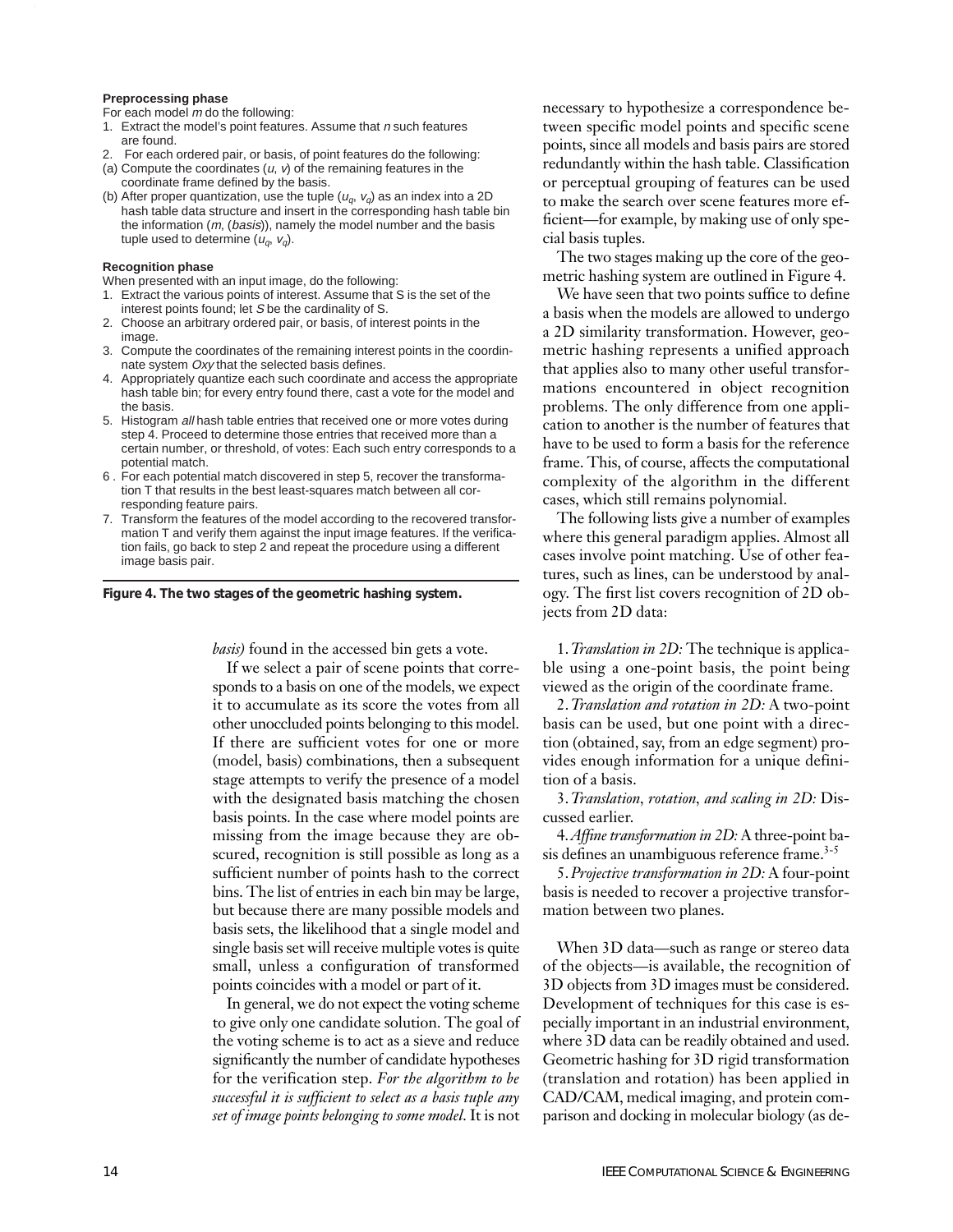scribed in other articles in this issue). Here are examples of 3D transformations:

1.*Translation in 3D:* As in the 2D case, a onepoint basis will suffice.

2.*Translation and rotation in 3D:* This is the interesting case corresponding to rigid motion. A basis consisting of two noncollinear lines suffices. Alternatively, three points, with additional triangle-side length information, can be used to define a basis.

3.*Translation, rotation, and scaling in 3D:* A basis comprising two noncollinear and nonplanar lines will suffice. Alternatively, a point and a line can be used.

In general, if

♦the database contains *M* known models, each comprising *n* features,

♦the scene during recognition contains *S* features, and

♦*c* features are needed to form a basis,

then the time complexity of the preprocessing phase is *O*(*Mn<sup>c</sup>*+1). The complexity of the recognition phase is  $O(HS^{c+1})$ , where *H* represents the complexity of processing a hash table bin. As in all hashing techniques, *H* depends on the hash table occupancy and bin distribution. If the size of the table is of the order of the elements it contains and the distribution is uniform, the access complexity *H* will be equal to *O*(1). If, on the other hand, the table is small or all of the features hash into only a few bins, the access time may be dominated by the number of elements in the table, which is  $Mn^{c+1}$ .

This is, however, an unlikely situation. It is important to note that the hash table and its structure are known in advance and before the recognition phase. Thus, you can evaluate this structure and decide whether it requires the application of rehashing procedures, the splitting of the table into several tables, or the changing of the index structure to a higher-dimensional one. It is also important to mention the bins with high occupancy, which cause significant computational effort, can simply be ignored—their information content is not salient enough to assist recognition. Thus, you can decide a priori on an upper bound to the size of the hash table bins that will be processed. An extension of this idea leads to weighted voting, where the bin information is inversely proportional to the bin's size.

In the recognition of 3D objects from single 2D images we have the additional problem of different dimensions. A number of methods have been suggested to tackle this problem using geometric hashing; see elsewhere.<sup>6</sup>

#### **Index distributions**

One issue of particular importance is index distribution over the space of invariants when the allowed transformation is known and fixed. The assumption is that all point features are identically and independently distributed following a random process with a known probability density function *f*( ). Recall that the indices used to access the hash table are the quantized solution  $(u, v)$  to Equation 1. Since the properties of the random process generating the point features are known, the joint probability density function  $f(u, v)$  of  $u$  and  $v$  can be computed using the expression

$$
\int_{\mathbb{R}^4} f(x(u,v), y(u,v)) f(x_{\mu_1}, y_{\mu_1}) f(x_{\mu_2}, y_{\mu_2})
$$
\n
$$
+ \mathcal{J}^{-1} dx_{\mu_1} dx_{\mu_2} dy_{\mu_1} dy_{\mu_2},
$$
\n(2)

where  $\tilde{\mathcal{J}}$  is the Jacobian of the transformation (as in Equation 1). Evaluation of this integral yields the distribution of indices over the space of invariants for the transformation under consideration.

For example, in the case of similarity transformations and feature points generated by the Gaussian random process

$$
N\!\!\left(0\!\!\left(\begin{array}{cc} \sigma & 0 \\ 0 & \sigma \end{array}\right)\!\!\right),
$$

evaluation of the integral 2 yields

$$
f(u,v) = \frac{12}{\pi} \cdot \frac{1}{(4(u^2+v^2)+3)^2}.
$$

The distribution over the space of invariants for synthetically generated indices, as well as several of its contours, are shown in Figure 5, with the occupancies of the hash table encoded as heights.

When the random process giving rise to the feature points comprising the various database models is not known, it is typically possible to obtain an approximation *f*\*( ) of the probability density function using numerical techniques: you can use  $f^*($  ) instead of  $f$  ( ) in Equation 2. Alternatively, you can use a numerical approximation of *f*\*(*u*, *v*).

#### **From hashing to rehashing**

If the probability density function for the distribution of indices over the space of invariants is available, you can effectively use it to provide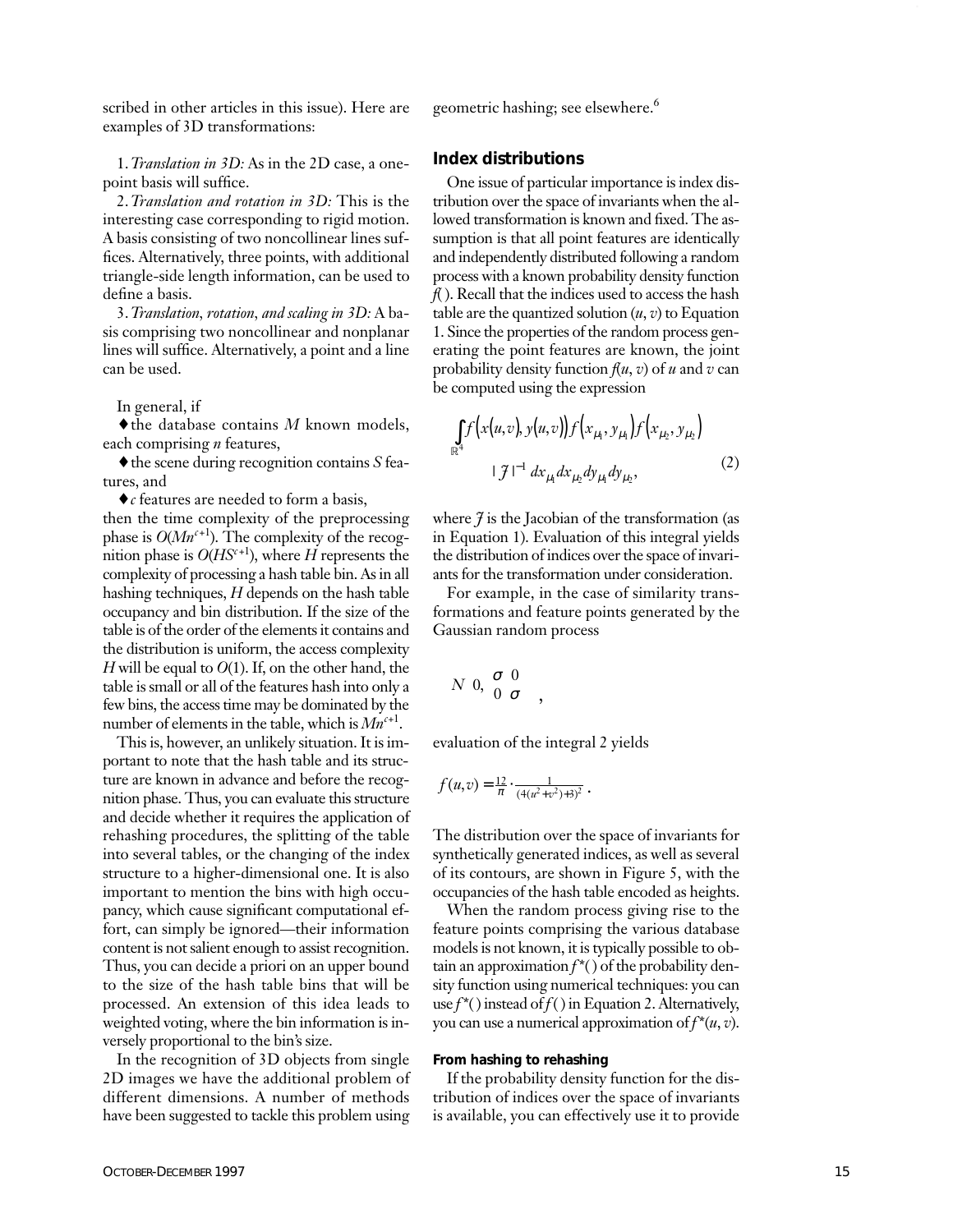

**Figure 5. The distribution over the space of invariants, and several of its contours, for the case of Gaussian-distributed point features. Similarity transformation is allowed.**



**Figure 6. Hash table equalization for the case of similarity transformations and point features generated by the Gaussian process**  $N\left(0,\left(\begin{matrix}\sigma&0\\\0&\sigma\end{matrix}\right)\right)$ : (a) the expected distribution of remapped invariants; (b) several of the distribution's contours.  $\sqrt{\begin{array}{c} \sigma & 0 \\ 0 & \sigma \end{array}}$ l

substantial improvements in storage requirements and performance. The outlined methodology is generally applicable to all indexingbased object identification methods.

The nonuniform occupancy of the hash bins results in bins that contain a large number of entries. Since the longest such list dominates the time spent in the histogram phase, a uniform distribution of the entries is desirable. A uniform distribution can be achieved by transforming the coordinates of point locations so that the equispaced quantizer in the space of invariants yields an expected uniform distribution. To this end, knowledge of the expected joint probability density function  $f(u, v)$  (or an approximation of it) for the distribution of the untransformed coordinates (that is, the tuple of invariants) is required.

In essence we seek a mapping, **h**:  $\mathbb{R}^2 \to \mathbb{R}^2$ , that evenly distributes the hash bin entries over a rectangular hash table. Notice that the range of the function *h* is the space of transformed invariants and not the space of features extracted from the input.

For the similarity transformation example above, one such mapping is as follows:

$$
b(u,v) = \left(1 - \frac{3}{4(u^2 + v^2) + 3}, \operatorname{atan} 2(v, u)\right) \tag{3}
$$

In this expression, atan2( $\cdot$ , ) returns the phase in the interval  $[-\pi, \pi]$ . It is interesting to note that the computed rehashing function does not include the standard deviation *s* of the feature-generating process as a parameter. Figure 6 shows the result of hash table equalization for synthetic data. The reference spike at the upper left corner of the hash table is reproduced from Figure 5 and provides a measure of the benefits incurred by the rehashing operation. Clearly, the remapping is very efficient. This table has the same number of bins as the one in Figure  $5.^{17}$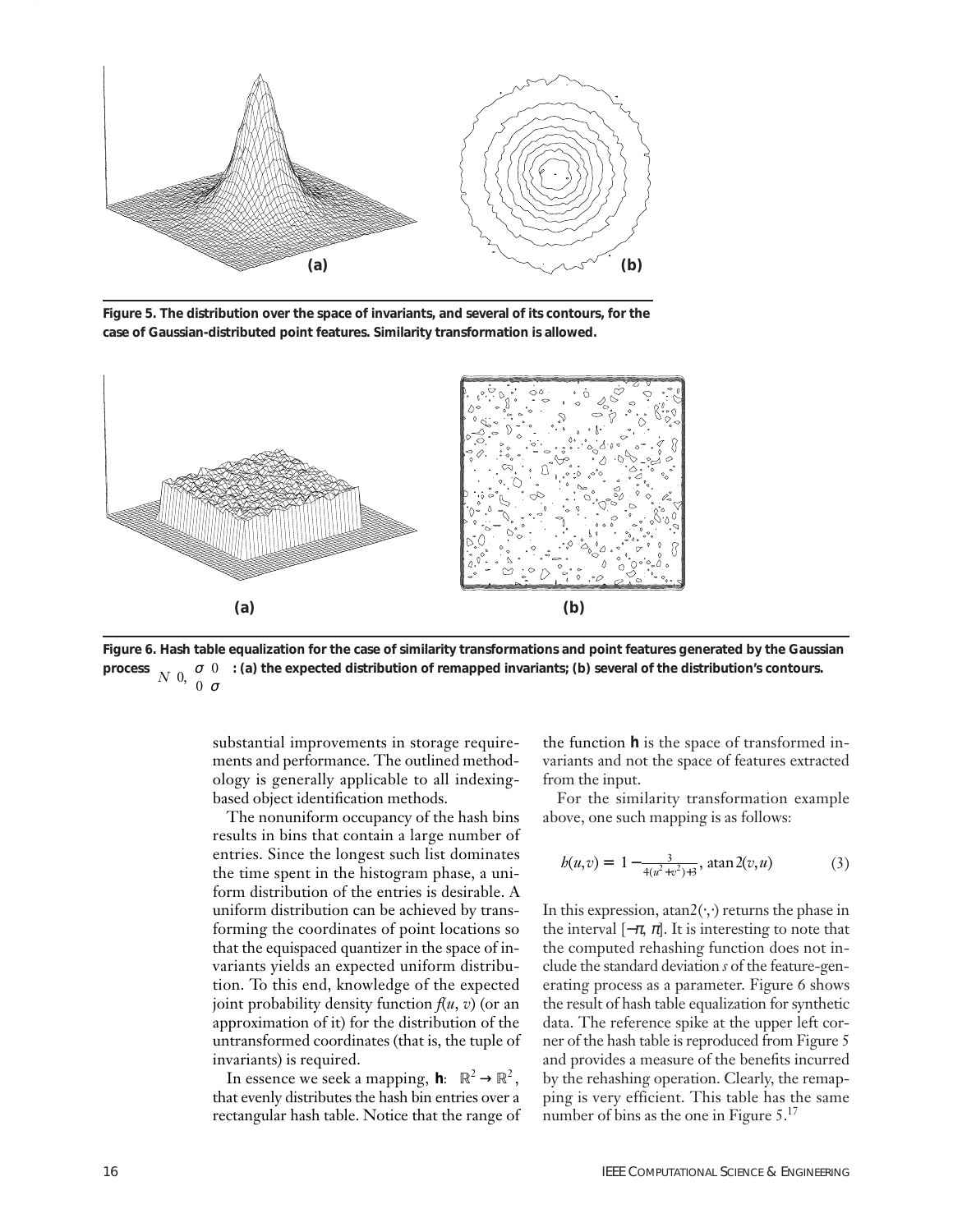#### **Exploiting existing symmetries**

In addition to savings from the use of rehashing functions, further computational and storage savings are possible. Symmetries typically exist in the storage pattern of entries in the hash table; these symmetries are independent of the use of rehashing functions and thus can be used in conjunction with the rehashing functions.

For rigid and similarity transformations, the symmetries are with respect to a *point:* For every entry of the form  $(\mu, (\mu_1, \mu_2))$  at location  $(u, v)$  of the hash table, there will be an entry  $(\mu, (\mu_2, \mu_1))$ at location (−*u*, −*v*). For the affine transformation, the symmetries are with respect to an *axis:* Every entry of the form  $(\mu, (\mu_1, \mu_2))$  at location  $(u, v)$  of the hash table will have a counterpart  $(\mu, (\mu_2, \mu_1))$ at location (*v*, *u*). The practical importance of this is that we can dispose of half of the hash table—at the expense of minimal additional bookkeeping. This will result in entry lists that, on average, will be half as long when spread among the existing set of processors, leading to an expected speedup by a factor of two.

#### **Noise modeling**

We have so far implicitly assumed that the feature points in both the preprocessing and recognition phases are noise-free, an assumption that does not hold in practice.<sup>17</sup> Figure 7 shows the method's performance as a function of the amount of noise. Noise at input leads to positional errors, which in turn translate to errors in the computed invariants. "Small" input errors will give rise to the same computed invariant and thus the same index as the noise-free input. The semantics of *small* directly depends on the coarseness of quantization of the space of invariants. Once this coarseness is decided, an associated degree of tolerance is implicitly built into the hash table.

Positional errors typically translate into the computation of "wrong" hash bin indices. But because of the nature of the employed hashing functions, the respective "wrong" bins are in the neighborhood (in a Euclidean sense) of the "correct" bins that would have been accessed had the input been noise-free. Other solutions to this problem involve accessing a rectangular region of the table instead of a single bin,<sup>18</sup> or weighted voting.<sup>9</sup>

The exact shape of the neighborhood to be accessed during the recognition phase is generally complicated.17 In particular, the size, shape, and orientation of the regions that need to be accessed depend directly on the selected basis



**Figure 7. Percentage of the embedded model's bases receiving** *k* **votes, when used as probes, for different amounts of Gaussian noise. The models can only undergo similarity transformations.** (a) The model points are distributed according to a Gaussian of  $\sigma$  = 1. **(b) The model points are distributed uniformly over the unit disc. In both cases, the database contained 512 models, each consisting of 16 points.** 

tuple, as well as on the computed hash locations. Figure 8 shows this dependence for certain point arrangements and the similarity transformation. The variations of the region's shape are much more pronounced when an affine transformation is allowed.

Since the ultimate goal is the creation of working systems that can perform satisfactorily in the presence of noise, the method was enhanced by incorporating a noise model. The derived formulas, in addition to being useful in quantifying the observed behavior, turned out to also be compatible with a Bayesian interpretation of geometric hashing.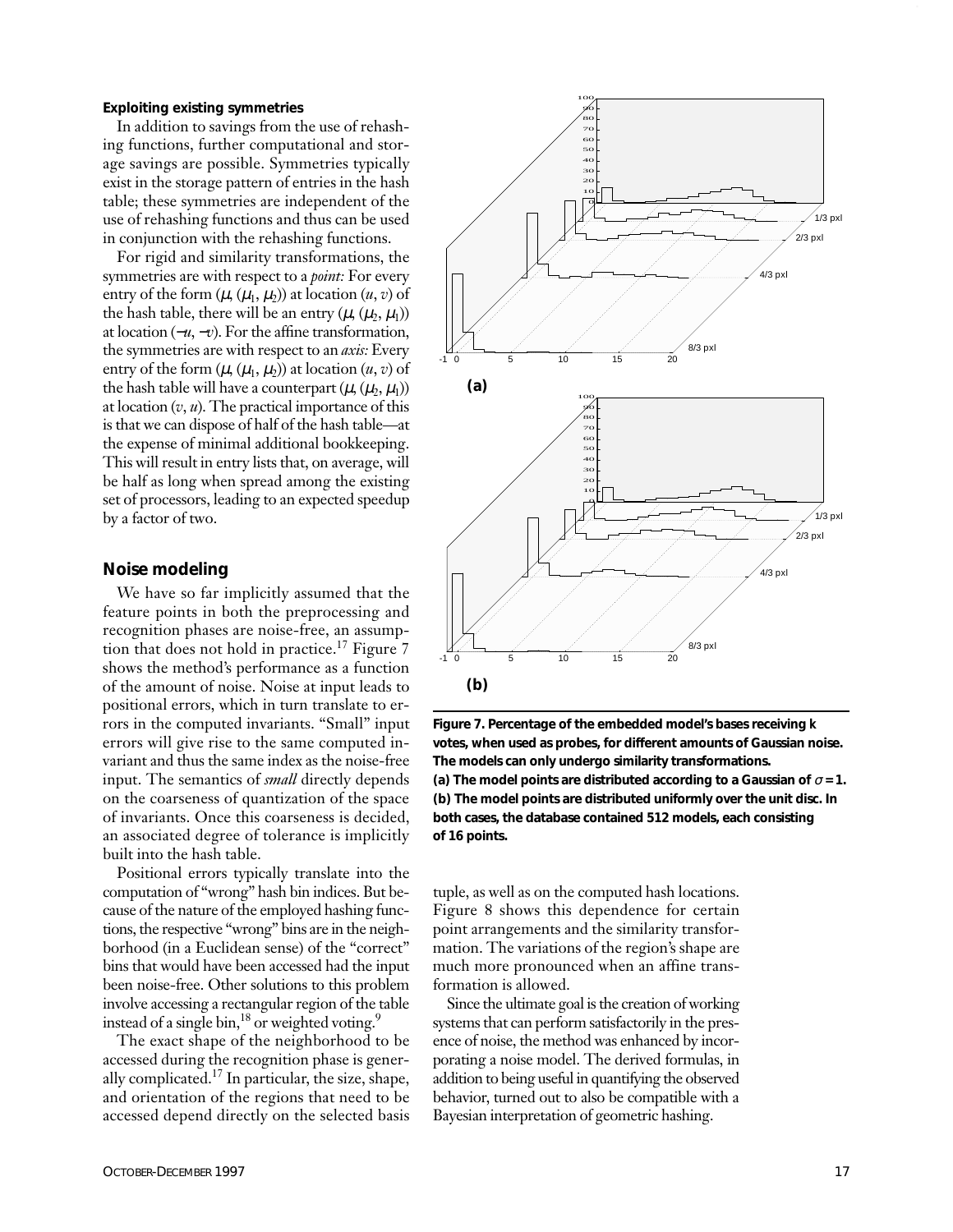

**Figure 8. Regions of the hash table that need to be accessed when there is Gaussian error in the positions of the point features. Similarity transformation is allowed. The left graph of each pair shows the feature space domain, whereas the right shows the space of invariants. For presentation purposes, the amount of Gaussian error was deliberately made large.**

First, the sensor noise was modeled by treating it as an additive Gaussian perturbation. The perturbations of the various feature points were assumed to be statistically independent and distributed according to a Gaussian distribution of standard deviation σ, centered at the "true" value of the variable. These errors were propagated through the hashing function of choice, and second and higher-order error terms were dropped.<sup>17</sup>

The derived expressions allowed us to draw the following qualitative conclusions:

1.The larger the separation of the two basis points, the smaller the spread in the space of invariants in the presence of error.

2.For a given basis separation, the distance of the point whose coordinates we compute in the coordinate frame of the basis also affects the spread: The smaller this point's distance from the center of the coordinate frame, the smaller the spread in the space of invariants.

3.A trade-off exists between the indexing

power of an invariant tuple and its sensitivity to noise: Index values corresponding to relatively unpopulated regions of the space of invariants carry more information but are very sensitive to noise—the opposite also holds true.

#### **Bayesian formulation**

Recall that given a scene S containing *S* points,  $S = {\mathbf{p}_l}_{l=1}^S$ , the geometric hashing method selects two points as a basis pair, say  $B = {\bf p}_u, {\bf p}_v$ , and attempts to determine if a model is present in the scene. The knowledge base consists of a database of *M* models {*Mk*}, for  $k = 1, \ldots, M$ . Occasionally the verification step will fail to find a model that obtains sufficient support, at which point another basis pair is selected and the entire analysis is repeated. The only source of evidence during each analysis is the set  $S' = S − B$  of scene points, with the exception of those forming the basis.

We wish to compute the probability  $Pr((M_k, i, j, B) \mid S')$  that model  $M_k$  is present, with points *i* and *j* of the model respectively matching  $\mathbf{p}_\mu$  and  $\mathbf{p}_\nu$  of the basis set B, based on the information from the hash locations as computed by the scene points S′relative to the basis set. In particular, we wish to find the maximum of this expression over all possible  $M_k$ , *i*, *j*, and B—a *maximum likelihood approach* to object recognition. The model/basis combination maximizing this expression is the most likely match given the collection of hash values generated from S′. A reasonable assumption made is that, in the absence of any match, the probability value of even the maximum winner will not be large. On the other hand, if there is a match, then for some choice (or, most likely, multiple choices) of B there will be a large probability value for some  $(M_k, i, j, B)$ . If there are multiple models present, then several model/basis combinations will share a large probability. It is sufficient to determine those few combinations that lead to the largest probabilities. Indeed, one can always subject these "winners" to a verification phase. It suffices to determine the relative probabilities and not the actual values.

Additional conditional independence assumptions are needed: It is assumed that a large number of hash values is expected near the points of the table where  $(M_k, i, j)$  hash entries occur and a uniform density (or some fixed density) is expected elsewhere, regardless of what other hash values are known to occur. The assumptions are reasonable if the features are chosen judiciously.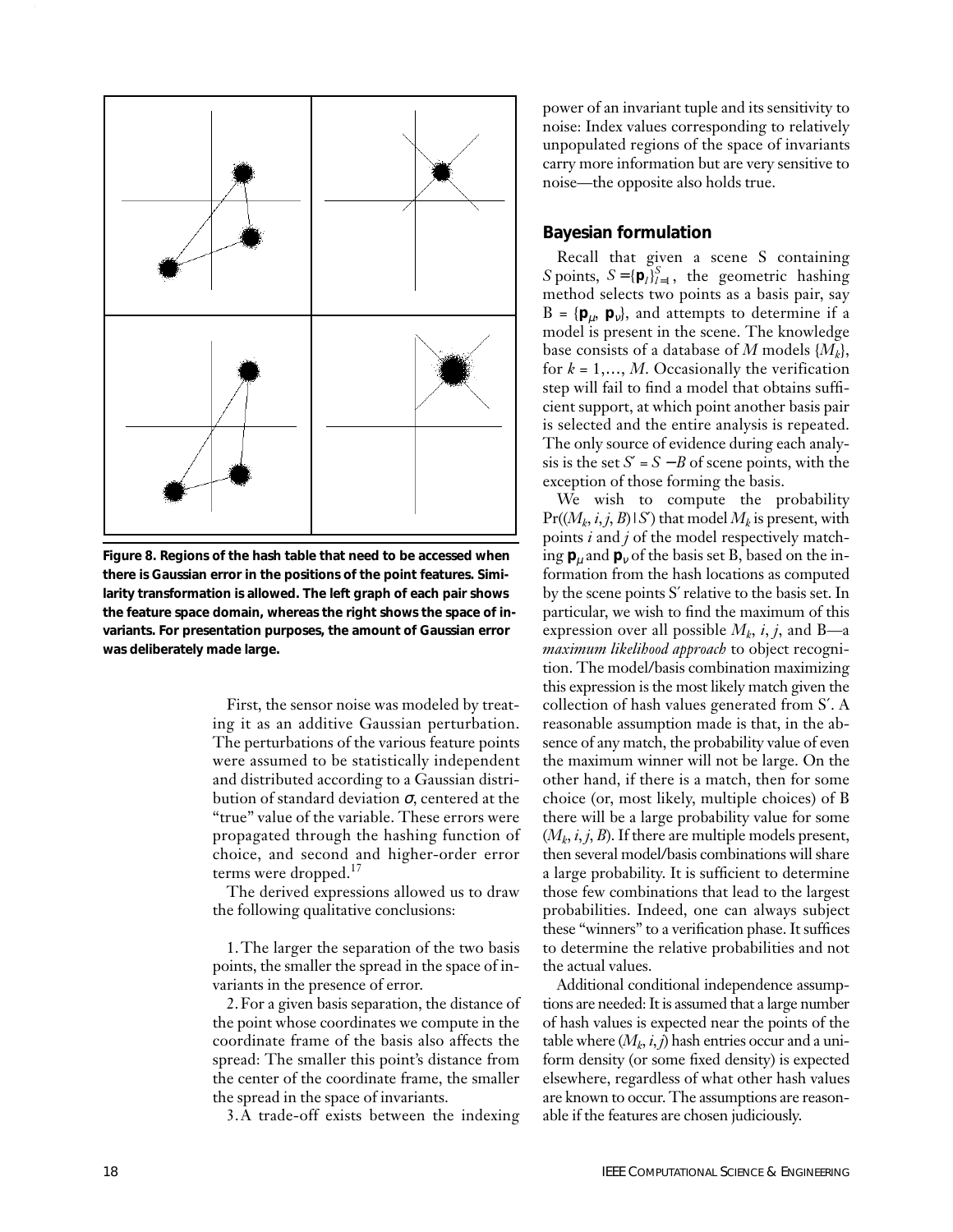Using Bayes's theorem, the above formulation can be shown equivalent to maximizing

$$
\log(\Pr((M_k, i, j, B))) + \sum_{p_{\xi} \in S'} \log\left(\frac{\Pr(p_{\xi} | (M_k, i, j, B))}{\Pr(p_{\xi})}\right)
$$
\n(4)

over all possible model/basis combinations and basis selections.

This maximization captures the essence of the geometric hashing approach within a Bayesian framework: After having defined a basis B using points from a scene, votes are tallied for all model/basis combinations using the information carried by the individual points in the scene, and the hash locations are computed relative to the basis B. The model/basis combinations that have accumulated a lot of votes (or a large weighted vote) are probable instances of a model: The basis combination from that model will match the chosen basis B. The redundant representation of the known models obviates the need for exhaustive consideration of all model/basis combinations and basis selections before an answer can be reached. Also, the denominators in each term of the second sum are the expected probability density values (whose calculation was outlined earlier) attached to a given location in hash space.

We can quantify the contribution from a particular hash value generated by a scene point **p***<sup>x</sup>* to a model/basis combination, thus allowing us to extend the geometric hashing method to a Bayesian maximum-likelihood model-matching system as follows:

During preprocessing, every model *Mk*, and every basis pair comprising points from *Mk*, computes the hash locations of every other point within *M*. At each such hash location  $(x, y)$  we make an entry that contains information about the model  $M_k$ , the basis pair  $(i,j)$ , the model point  $\ell$  (other than the basis points), and a predicted normalized covariance radius, which for example in the similarity transformation case is  $\tau = (4(x^2 + y^2) + 3) \sigma^2$ . The entries containing this information are organized in such a way that given a location (*u*, *v*), all such records having an (*x*, *y*) value lying nearby can be easily accessed.

During recognition, feature points are extracted from the scene and a trial basis formed using a pair of these points—for example,  $\mathbf{p}_u$  and **p**ν. The coordinates of the remaining points in S are then computed relative to the basis set, and a hash access is made to a location (*u*, *v*) in the hash domain. All nearby records of the form (*x*,  $y$ ,  $M_k$ , *i*, *j*,  $\ell$ , *t*) are accessed. For each such nearby record, we record a weighted vote for the model/basis combination  $(M_k, i, j)$ . For the similarity transformation, the amount of the vote is determined as follows:

$$
z = \log \left( 1 + \frac{(4(u^2 + v^2) + 3)^2 ||p_\mu - p_v||^2}{12S\tau} \cdot \exp \left( \frac{-||u,v) - (x,y)||^2}{\tau / ||p_\mu - p_v||^2} \right) \right) \tag{5}
$$

The neighborhood is defined as an expression involving *z*: Something is considered to be in the neighborhood if the value of the respective *z* is greater than some threshold. Note that the above expression incorporates the value of  $\sigma$ , the expected error in positioning of the scene points, the number of scene points, S, and the basis-pair separation distance. The value *z* is only an approximation of the expression (Equation 4), which is the total contribution of the hash (*u*, *v*) to the model/basis  $(M_k, i, j)$ , obtained by neglecting all terms in *f* except for the entry at (*x*, *y*).

The geometric hashing method allows sys-tems to recognize objects even when the objects have undergone an arbitrary transformation and when parts of them might be occluded. The strength of the technique is in its efficiency, in its ability to operate in the presence of only partial information, and in its applicability to almost any domain where geometric matching is required; it does not require any domain-specific knowledge—only the location of certain geometric interest features. The method has been successfully applied to pattern-matching problems in computer vision, CAD/CAM, and medical imaging some covered in this special issue. A somewhat unexpected application, introduced by Nussinov and Wolfson,<sup>19</sup> was to problems in structural molecular biology<sup>20-21</sup> and medicinal chemistry.

We have demonstrated the implementation of the method for the least informative feature: a point. Features carrying more information—such as line segments, arcs, and corners of specified angles—significantly speed up the algorithm by reducing the number of features required for an unambiguous definition of a basis. Stein and Medioni have used gray encodings of groups of consecutive edge segments (supersegments) of varying cardinalities as informative features.<sup>11</sup> Their TOSS system for 3D object recognition from range sensor data uses characteristic curves and local differential patches.22 Forsyth et al*.* <sup>23</sup> use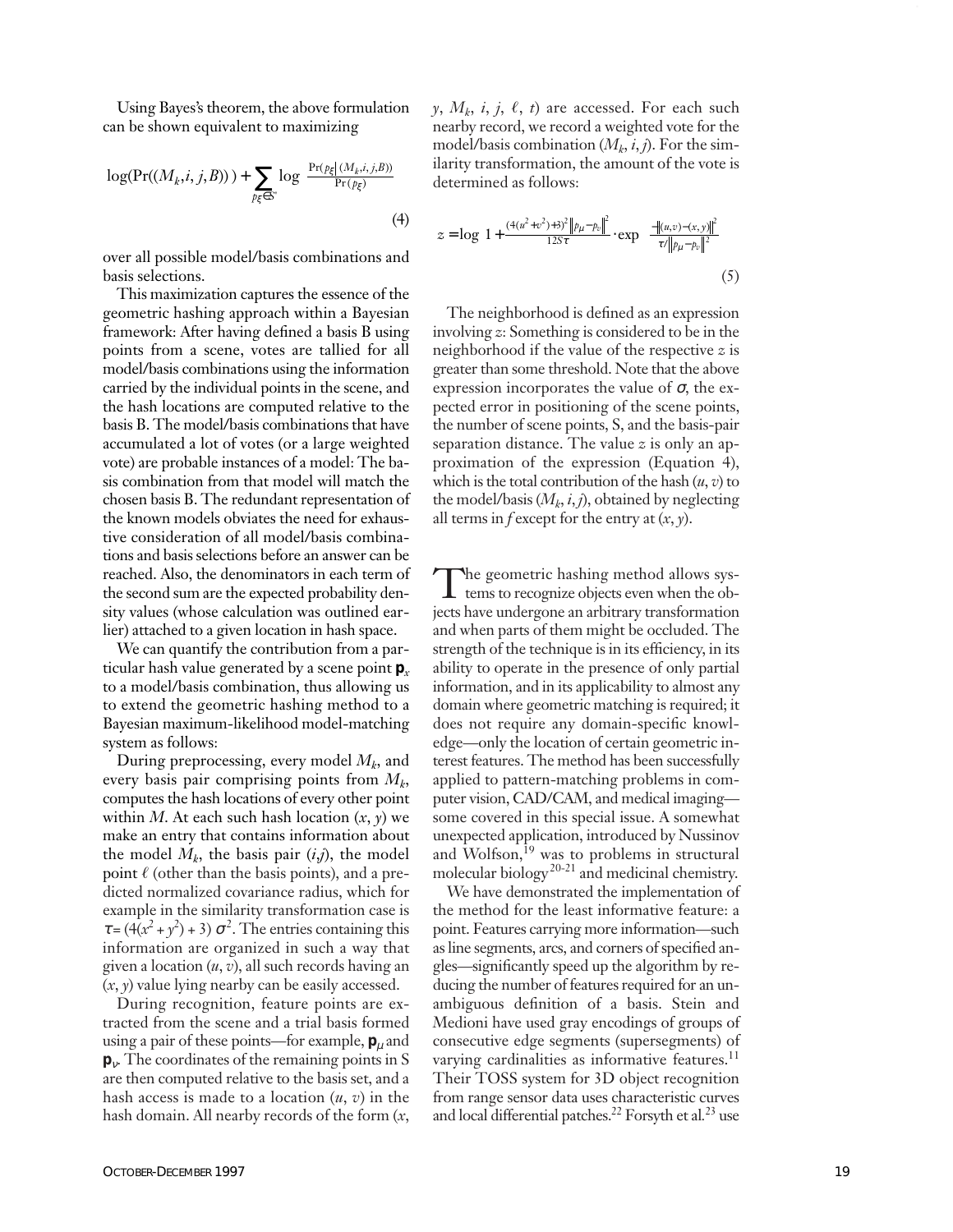descriptors based on *pairs* of planar curves; the descriptors are invariant under perspective transformations and thus generalize the affine invariant curve-matching approach of Lamdan et al.<sup>4</sup>

Geometric hashing gains its efficiency from indexing, or hashing, of geometric invariants in a large memory. The matching process can be separated into two stages, with complexities adding one to another—and not multiplying each other; the preprocessing stage can occur off-line. In this stage, the system stores the relevant information in the hash table using transformation-invariant access keys. In the recognition stage, the system directly accesses the relevant locations of the memory, without retrieving superfluous information. An advantage of the technique is that the various successful retrievals, or hits, are scored in a way that preserves the overall rigidity constraints of the objects, thus sharpening the "correct" hypothesis.

The geometric hashing method was recently extended to efficiently handle the matching of objects with internal degrees of freedom, such as rotational or sliding (prismatic) joints. $^{24}$  This is an important extension, since robots, humans, many manufactured objects, and biological molecules can be modeled as assemblies of rigid subparts connected by such joints. This technique and its derivatives have been applied to the recognition of articulated objects in computer vision, $^{25}$  to the docking of flexible receptor-drug molecules, $^{26}$  and to the detection of partially similar molecules in databases of drugs.<sup>15</sup> An interesting point about this extension is that both geometric hashing and the generalized Hough transform techniques applied to rigid object matching can be viewed as particular cases of this new flexible object-matching technique. ♦

#### **Acknowledgments**

*Haim Wolfson's research has been supported in part by the Hermann Minkowsk-Minerva Center for Geometry at Tel Aviv University, by grant no. 95-0028 from the U.S.- Israel Binational Science Foundation, by a grant of the Israeli Ministry of Science, by a basic research grant from Tel Aviv University, and by the Daat consortium grant, administered by the Israeli Ministry of Industry and Trade.*

#### **References**

- 1. J. Schwartz and M. Sharir, "Indentification of Partially Obscured Objects in Two and Three Dimensions by Matching Noisy Characteristic Curves," *Int'l J. Robotics Research*, Vol. 6, No. 2, 1986, pp. 29–44.
- 2. A. Kalvin et al., "Two-Dimensional Model-Based Boundary Matching Using Footprints," *Int'l J. Ro-*

*botics Research*, Vol. 5, No. 4, 1986, pp. 38–55.

- 3. Y. Lamdan, J. Schwartz, and H. Wolfson, "On Recognition of 3D Objects from 2D Images," *Proc. IEEE Int'l Conf. Robotics and Automation*, IEEE Computer Soc., Los Alamitos, Calif., 1988, pp. 1407–1413.
- 4. Y. Lamdan, J. Schwartz, and H. Wolfson, "Object Recognition by Affine Invariant Matching," *Proc. IEEE Computer Vision and Pattern Recognition Conf.*, IEEE Computer Society, 1988, pp. 335–344.
- 5. Y. Lamdan, J. Schwartz, and H. Wolfson, "Affine Invariant Model-Based Object Recognition," *IEEE Trans. Robotics and Automation*, Vol. 6, No. 5, 1990, pp. 578–589.
- 6. Y. Lamdan and H. Wolfson, "Geometric Hashing: A General and Efficient Model-Based Recognition Scheme," *Proc. Int'l Conf. Computer Vision*, IEEE Computer Society, 1988, pp. 238–249.
- 7. O. Bourdon and G. Medioni, "Object Recognition Using Geometric Hashing on the Connection Machine," *Proc. Int'l Conf. Pattern Recognition*, IEEE Computer Society, 1990, pp. 596–600.
- 8. I. Rigoutsos and R. Hummel, "Massively Parallel Model Matching: Geometric Hashing on the Connection Machine," *Computer*, Vol. 25, No. 2, Feb. 1992, pp. 33–42.
- 9. M. Costa, R. Haralick, and L. Shapiro, "Optimal Affine Matching," *Proc. Sixth Israeli Conf. Artificial Intelligence and Computer Vision*, Israeli Information Soc. Press, Ramat Gan, Israel, 1989, pp. 35–61.
- 10. M. Costa, R. Haralick, and L. Shapiro, "Optimal Affine-Invariant Matching: Performance Characterization," *Proc. SPIE Conf. Image Storage and Retrieval*, SPIE, Bellingham, Wash., 1992.
- 11. F. Stein and G. Medioni, "Efficient Two-Dimensional Object Recognition," *Proc. Int'l Conf. Pattern Recognition*, IEEE Computer Society, 1990, pp. 596–600.
- 12. P. Flynn and A. Jain, "3D Object Recognition Using Invariant Feature Indexing of Interpretation Tables," *Computer Vision, Graphics, and Image Processing: Image Understanding*, Vol. 55, No. 2, 1992, pp. 119–129.
- 13. R. Mohan, D. Weinshall, and R. Sarukkai, "3D Object Recognition by Indexing Structural Invariants from Multiple Views," *Proc. Int'l Conf. Computer Vision*, IEEE Computer Society, 1993, pp. 264–268.
- 14. I. Rigoutsos and A. Califano, "Searching in Parallel for Similar Strings," *IEEE Computational Science & Engineering*, Vol. 1, No. 2, Summer 1994, pp. 60–75.
- 15. I. Rigoutsos, D. Platt, and A. Califano, *Flexible 3D-Substructure Matching and Novel Conformer Derivation in Very Large Databases of Molecular Information,* Tech. Report RC20497, IBM T.J. Watson Research Center, Yorktown Heights, N.Y., 1996.
- 16. I. Rigoutsos and R. Hummel, "A Bayesian Approach to Model Matching with Geometric Hash-